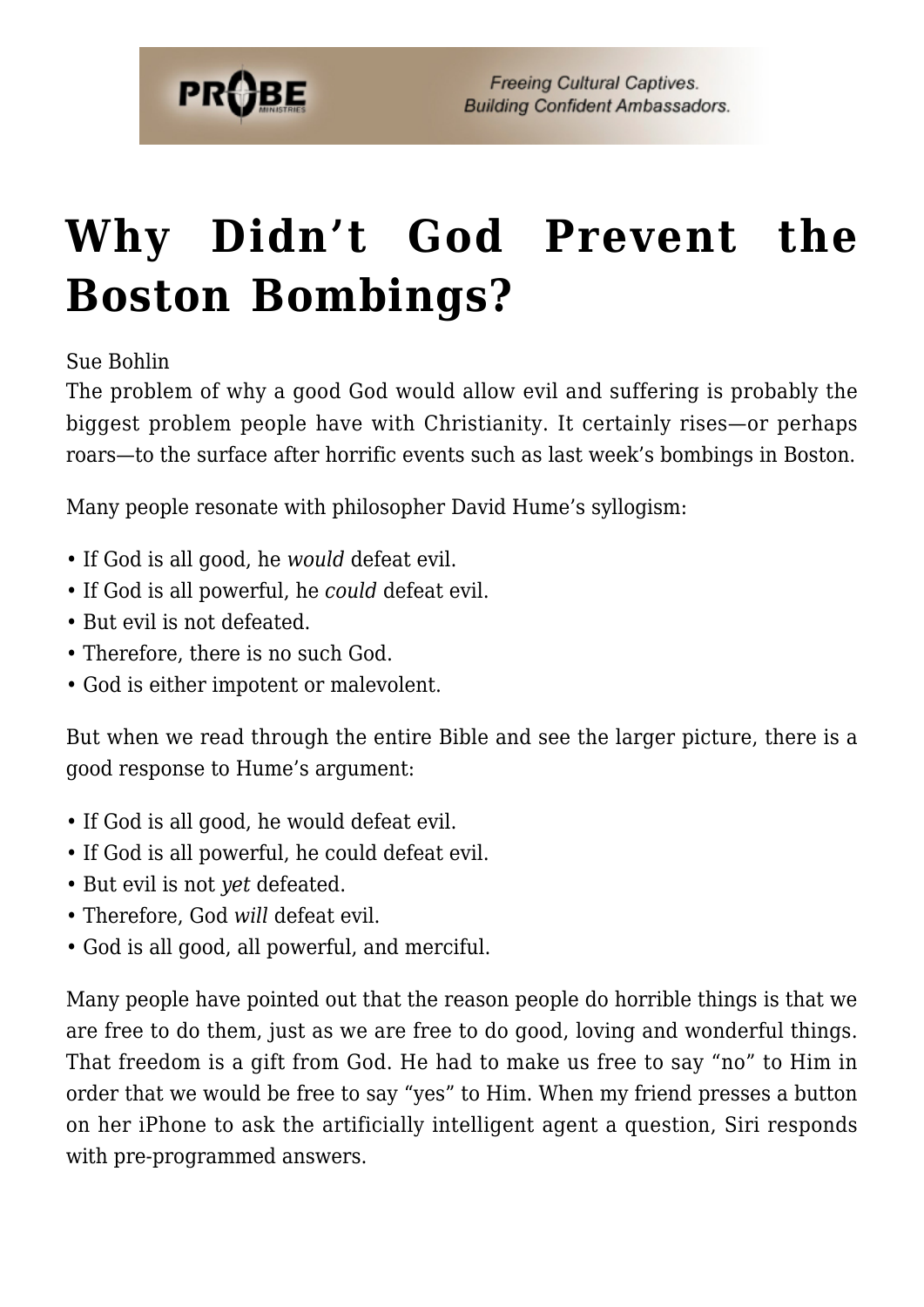## **PROBE**

**Freeing Cultural Captives. Building Confident Ambassadors.** 

"I love you, Siri."

"Oh. Stop."

"No really! I love you, Siri!"

"I bet you say that to all your Apple products."

"Will you marry me?"

"You should know that you're not the only one who's asked."

There's no love there. Just a robotic answer. Robots are not what God wanted; He wanted to lavish love on us and invite us into the circle of divine mutual love and delight and affection and grace that the Father, Son and Spirit have enjoyed for all eternity.

So why didn't God prevent the Boston Bombings? Because He has given people the right to make significant choices, even hurtfully horrible choices. But He is still more powerful than the evil in our hearts. He is even now redeeming the pain and suffering of what happened in Boston in ways we cannot see. He is able to make all things work together for good for those who love Him and are called according to His purpose (Romans 8:28)

The fact that He didn't prevent the bombings doesn't mean He wasn't actively preventing even more pain and suffering. For example, the bombing suspects were stopped before they could cause more death and pain. Millions of people in Boston (including my own son and his wife) were protected from the mayhem. And just like the 9/11 accounts, there are stories circulating of God's protection in action. One man crossed the finished line of the Boston Marathon seconds before the bombs exploded. Joe Berti escaped the explosion, but his wife and friends were ten yards from the bomb; they were hit by shrapnel but were relatively unhurt, while a woman next to them had a leg torn off from the knee down. When they returned home, Joe was driving near West, Texas when he heard and felt the